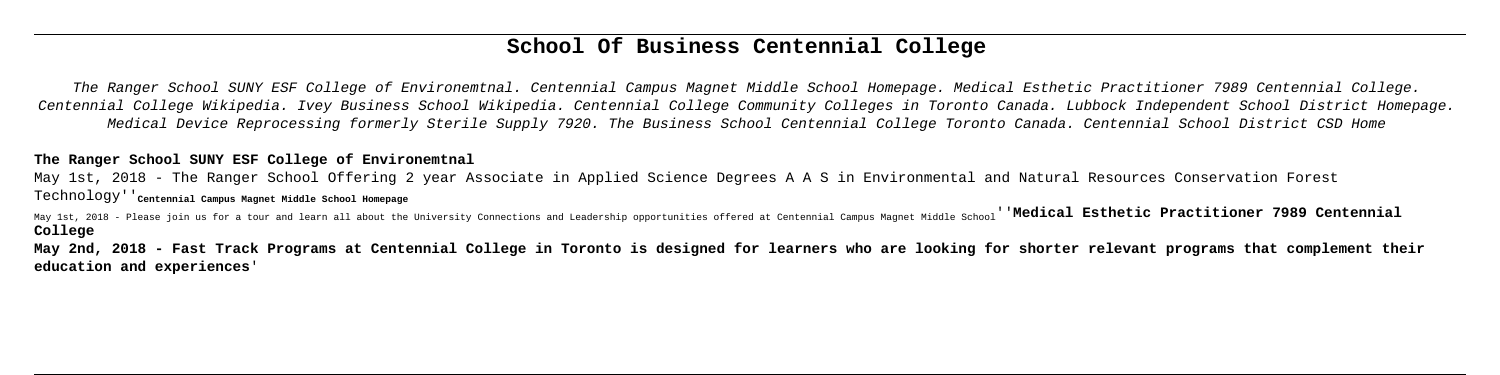### '**centennial college wikipedia**

april 30th, 2018 - centennial college of applied arts and technology is a diploma and degree granting college located in toronto ontario canada it is the oldest publicly funded college in ontario'

### '**Ivey Business School Wikipedia**

April 29th, 2018 - Ivey Business School Ivey is the business school of the University of Western Ontario in London Ontario Canada According to Bloomberg Businessweek Ivey has the 11th best full time MBA program in the world outside of the United States'

#### '**centennial college community colleges in toronto canada**

may 2nd, 2018 - centennial college â€" torontoâ€"s first community college offers degree programs in business communication engineering technology health community courses''**LUBBOCK INDEPENDENT SCHOOL DISTRICT HOMEPAGE MAY 1ST, 2018 - DENISE MATTSON HONORED BY GIRLS SCOUTS AT ANNUAL DINNER DENISE MATTSON LUBBOCK ISD S EXECUTIVE DIRECTOR OF SCHOOL SUPPORT SERVICES IS RECEIVING**' '**Medical Device Reprocessing formerly Sterile Supply 7920** April 30th, 2018 - Fast Track Programs at Centennial College in Toronto is designed for learners who are looking for shorter relevant programs that complement their education and experiences'

'**The Business School Centennial College Toronto Canada**

**May 1st, 2018 - School of Business at Centennial college offers various education programs in business education It combines a balance of college academic study with**